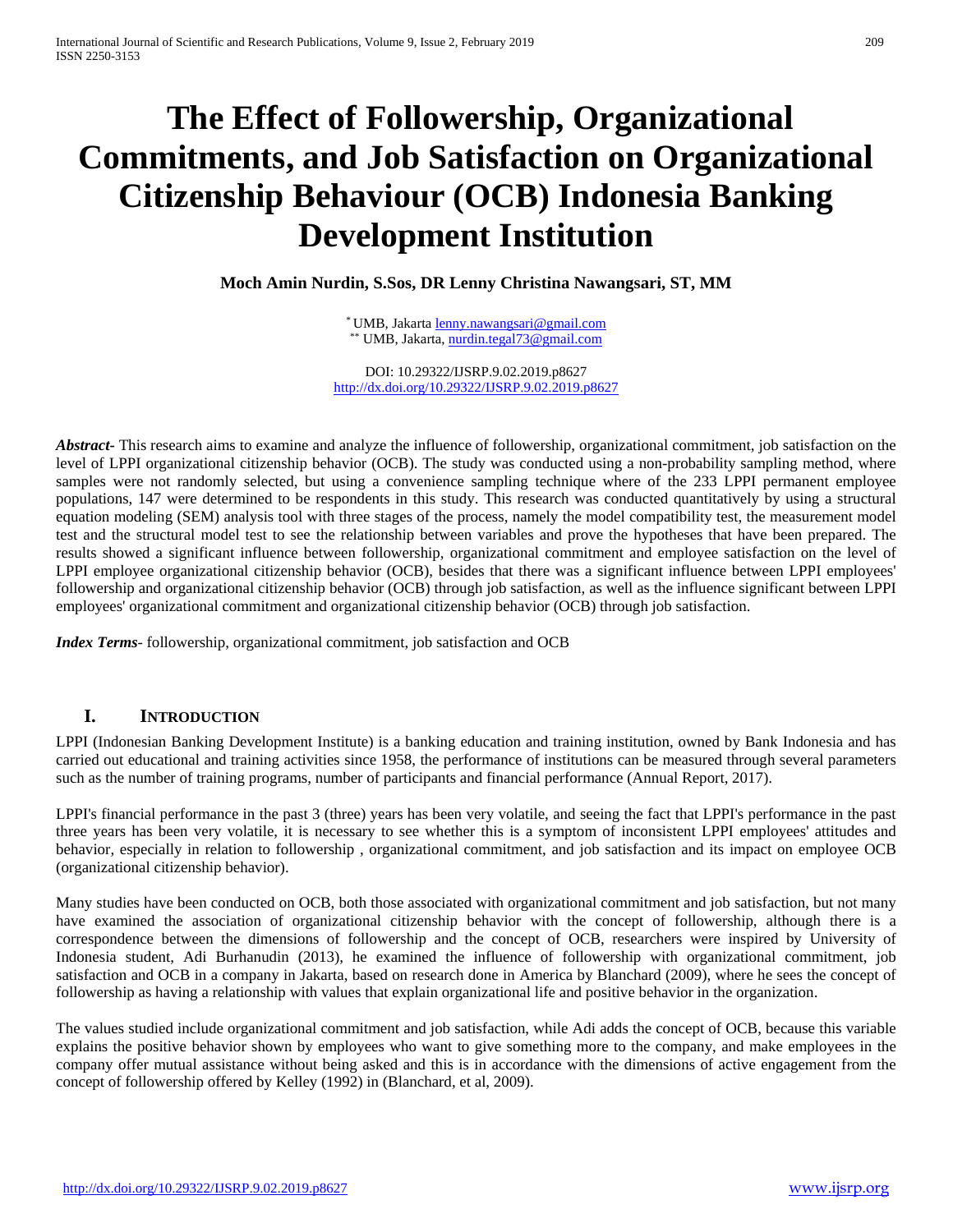Based on the results of the pre-survey conducted on 46 employees, the results shows that 60% of respondents agreed that OCB level of employees was still low, as well as organizational commitment and followership, where the results showed 62% and 46%, while Job satisfaction has a fairly good value, namely 70% of respondents feel satisfied working at the LPPI, so further research is needed to see the influence of followership, organizational commitment, and job satisfaction on OCB (Organizational Citizenship Behavior).

# **II. RESEARCH ELABORATION**

## LITERATUR REVIEW

According to Smith, Kendall and Hulin (1969), all sources of job satisfaction are divided into two categories: intrinsic and extrinsic satisfaction. Intrinsic sources come from within individuals and have psychological values. Such satisfaction is basically selfmanaged. Conversely, the source of extrinsic satisfaction comes from the environment (outside the individual). Strengths beyond individual control (for example, guaranteed employment and additional benefits) determine the frequency and magnitude of extrinsic satisfaction. In addition, some sources of satisfaction serve a dual purpose; that is, they can be extrinsic or tangible while having intrinsic or psychological value because of what they symbolize. For example, 'high salaries' and 'rapid career advancement' would offer two sources of satisfaction (Smith, et al, 1969) in (Blanchard, et al, 2009).

The instrument used to measure job satisfaction is the Minessota Satisfaction Questionnaire (MSQ) (Weiss, et al, 1967). The gauge consists of two versions, the first version consists of 100 questions and the second version consists of 10 questions. This measure will be used in this study (Blanchard, et al, 2009).

Organizational commitment is a situation where an employee identifies with a particular organization and its purpose, and wants to maintain membership in the organization (Robbins, Organizational Behavior, 2014), According to Allen and Meyer (1991) in (Blanchard, et al, 2009) and (Malik, et al, 2010), Affective commitment refers to the emotional attachment of employees, identification, and involvement in the organization. Employees with strong affective commitment continue to work with the organization because they want to do it. Continuous commitment refers to awareness of costs associated with leaving the organization. Employee who has strong affective commitment is related with organizations because they need to do so. Finally normative commitment reflects the feeling of obligation to continue work. Employees with high level normative commitments feel that they must stay with the organization.

The instrument that will be used to measure the organizational commitment variable in this study is the Organizational Commitment Questionnaire (OCQ) developed by Allen & Meyer which consists of 15 questions and has been translated into 6 languages (Kanning & Hill, 2013) and only 9 items used.

Roberts Kelley in (Blanchard, et al., 2009) begins the construction of this definition by saying that followers are people who act with intelligence, independence, courage and a sense of ethics (Kelley, 1992), Chaleff (1995) and Dixon (2003) in additional to that followers are not synonymous with subordinates, Chaleff also describes followers as people who have the same goals as leaders, believe in what the organization wants to achieve, and want both leaders and organizations to be successful (Chaleff, 1995). Dixon (2003) states that followers involve the body, mind, soul, enthusiasm in the goals and vision of an organization, and that being a follower is a condition, not a position.

Measuring followership has so far only been developed by Kelley (1992) in (Blanchard, et al, 2009), which contains 10 items of questions, each of which represents the dimensions of independent critical thinking questions and active engagement questions. The dimension of independent critical thinking is a dimension that explains how a follower is not a sheep who is only able to follow the direction of her shepherd without having the ability to think critically and does not have the ability to create an important innovation (Kelley, 1992). While the dimensions of active engagement by Kelley (1992) are dimensions that make followers have attitudes and behaviors that are in line with the good of the organization even though these followers do not get rewards directly from the organization.

According to Organ and Bateman (1983) in (Blanchard, et el, 2009) and (Malik, et al., 2010), OCB (organizational citizenship behavior) is a free individual behavior, not directly or explicitly related to the reward system and can increase the effective function of the organization, OCB also reflects the actions taken by employees that exceed the minimum role requirements expected by the organization and promote the welfare of coworkers, work groups, and / or organizations. Turnipseed and Rassuli (2005) define OCB as defending the organization when criticized or inviting colleagues to work more within the organization; which means OCB is 'going beyond mere call of duty'.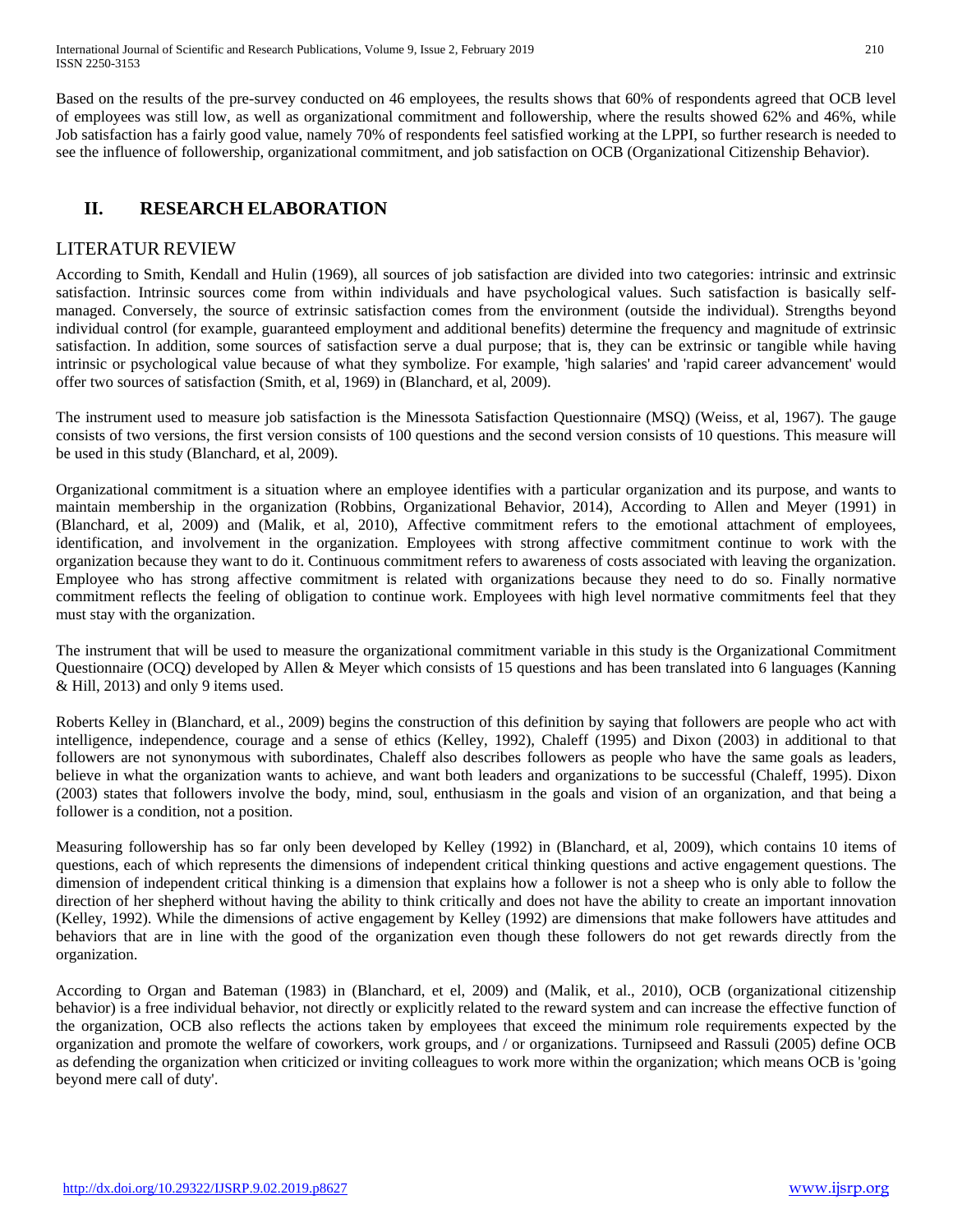According to Organ (1983) in (Blanchard, et al., 2009), dimensions of OCB (organizational citizenship behavior) are as follows:

- 1. Altruism, willingness to help co-workers in completing their work in unusual situations,
- 2. Conscientiousness, describes workers who carry out their duties and responsibilities more than expected,
- 3. Civic-virtue, concerns the support of workers for administrative functions in the organization,
- 4. Courtesy, behavior alleviates problems related to work faced by others,
- 5. Sportsmanship, describes workers who are more focused on looking at positive aspects than negative aspects of the organization, sportsmanship describes the sportsmanship of a worker towards the organization.

The concept of OCB (organizational citizenship behavior) can be measured using organizational citizenship behavior scale (OCBS) which has been developed for a long time by Smith, Organ and Near (1983). This instrument has several versions of questions, from 20, 24 and up to 50 and to avoid the fatigue of respondents in filling out questionnaires and maintaining a high rate of return of questionnaires, OCBS is used with 24 items of questions (Blanchard, et al, 2009).

## Theoritical Framework

Followership is the process of achieving one's individual goals by being influenced by a leader to participate in individual or group efforts towards organizational goals in certain situations. Therefore, follow-up is seen as a function of followers, leaders, and situational variables.

Followership also has a relational role where followers have the ability to influence leaders and contribute to the improvement and achievement of group and organizational goals, and the concept of followership should be related to other concepts in organizational life, which also provide an explanation of the values that contribute positive to the success of the organization.

The first concept that has relevance to followership is organizational commitment, organizational commitment is the feeling and attitude possessed by individuals to the organization where he works, it includes the desire to remain part of the organization and have a strong motivation to make efforts for the good of the organization.

The second concept that is related to followership is job satisfaction, job satisfaction is the attitude and feeling of employees for work conditions, both individually such as productivity, absenteeism, employee turnover and relationship levels, and those related to companies such as the physical quality of workplaces, relationships with superiors and the level of fulfillment of their work.

These three concepts, followership, organizational commitment and job satisfaction have an association with OCB (organizational citizenship behavior), and OCB is the attitude or behavior of individuals in organizations that encourage them to do something that is more than a task and their responsibility within the organization, help others and organization to achieve its goals.

These concepts can be used as a simple framework, employee will have high OCB, if they have organizational commitment and good job satisfaction (Nawangsari et All, 2018), and as followers, they have the same goal as the leader, believes in what the organization wants to achieve, and wants both leaders and organizations to be successful, if they are good followers, they will follow the leader and contribute to the achievement of group and organizational goals, as a concept of followership.

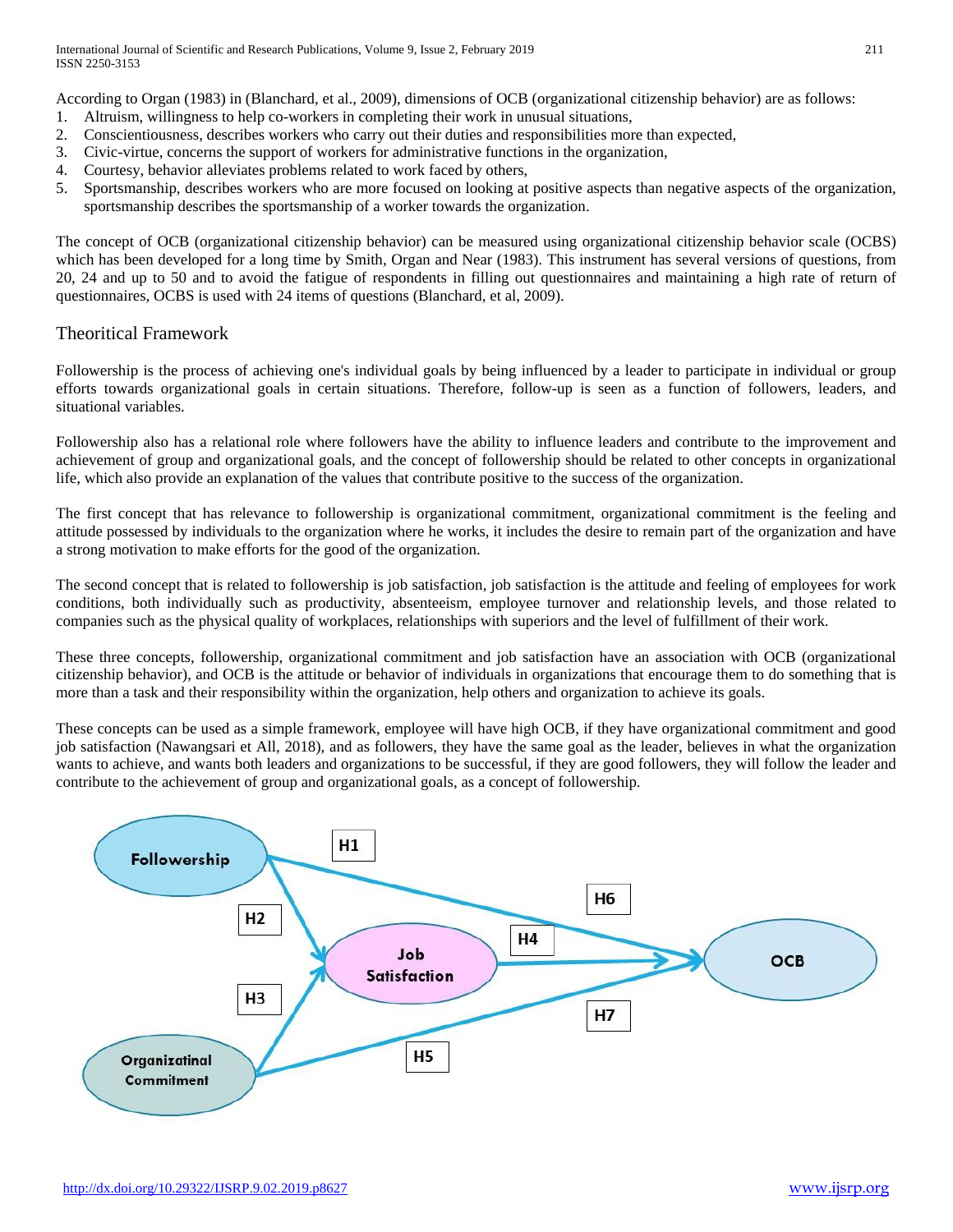# Hypothesis

Based on the research objectives, literatur review and theoritical framework, the following hypotheses can be conveyed:

H-1 Followership influences OCB (organizational citizenship behavior)

H-2 Followership has an effect on the job satisfaction

H-3 Organizational commitment affects job satisfaction

H4 Job satisfaction affects OCB (organizational citizenship behavior)

H-5 Organizational commitment influences OCB (organizational citizenship behavior)

H-6 Followership influences OCB (organizational citizenship behavior), through job satisfaction as an intervening variable.

H-7 Organizational commitment influences OCB (organizational citizenship behavior), through job satisfaction as an intervening variable.

## Research Methodology

The study of hypotheses testing is used in this research. Research that uses a hypothesis testing design to explain the variance in the dependent variable or to predict the results of the relationships that are formed and affect the conditions in an organization.

The population of this study was 233 LPPI permanent employees and using the slovine formula obtained a total sample of 147 respondents, and with a non-probability sampling method, all employees had the same opportunity to be sampled.

This study uses the Multivariate Structural Equation Modeling (SEM) with consideration that SEM has the ability to combine measurement models and structural models simultaneously and efficiently when compared to other multivariate techniques.

The measurement model is used to test the dimensions of a construct which is a latent variable. Structural Equation Modeling (SEM) shows causality between various constructs in the model. The software used to process the data is LISREL 8.8. The constructs of this study are:

#### **Followership: exogenous construct Organizational Commitment: exogenous construct Job Satisfaction: exogenous construct**

#### **OCB: endogenous construct**

SEM analysis was carried out using a 3 (three) step approach, the first step was to specify the hybrid model as a CFA model (Confirmatory Factor Analysis). The CFA model is also called the measurement model. The evaluation of Goodness Of Fit, validity and reilability was carried out on the CFA model so that the components in the structural model were not overidentified.

The next step is to form a hybrid model. The hybrid model was estimated and analyzed to see the suitability of the overall model and evaluation of its structural model.

# **III. RESULT AND FINDINGS**

## Results of data analysis with SEM

The following is an overview of the data that has been modeled in the path diagram that processed with Lisrel 8.8.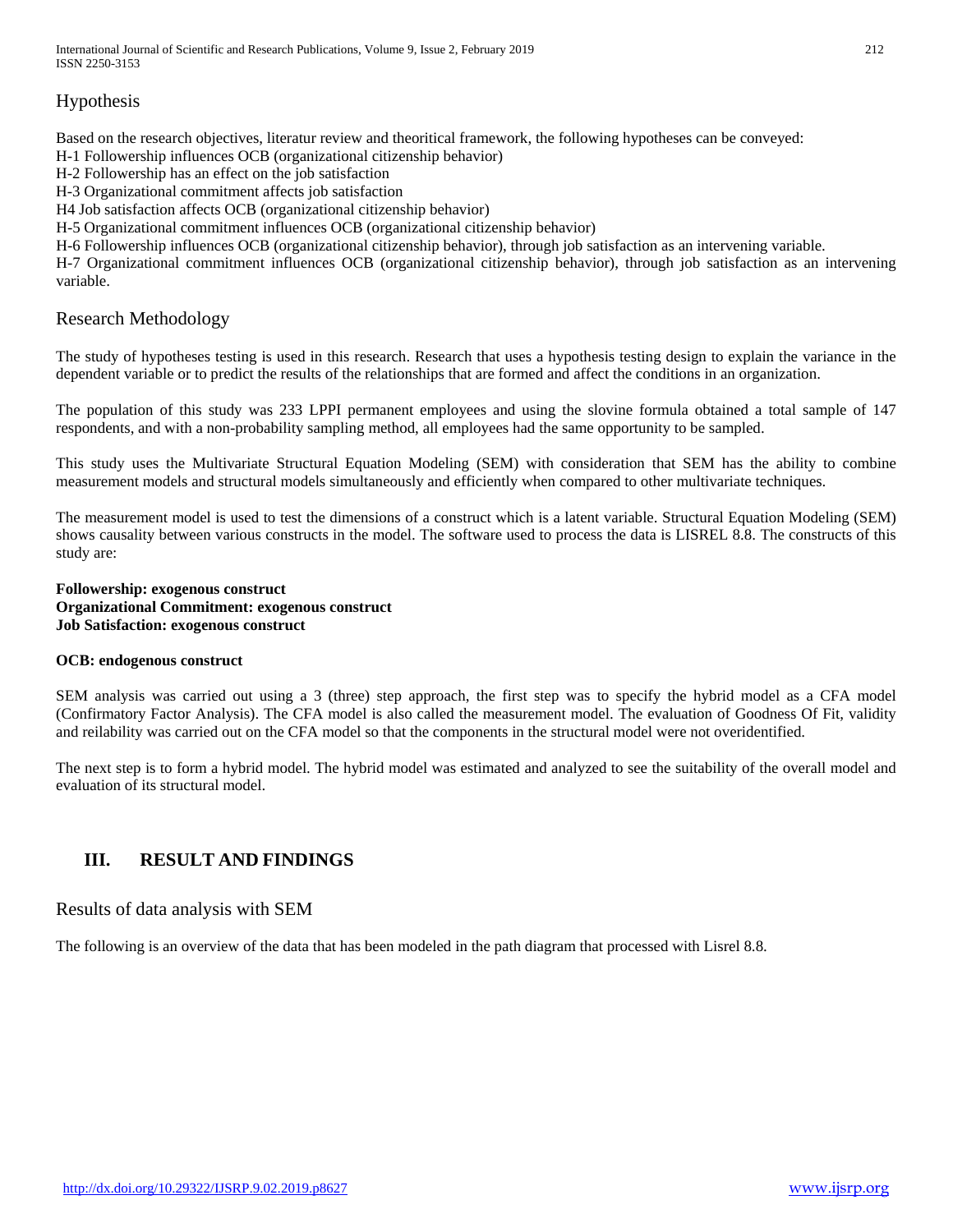

#### **Picture 1 Path Diagram**

From the above picture, we can see that all latent variables and constructs have been entered into the path diagram. Latent variable Followership with 20 indicators (Fol1 - Fol20) and 2 dimensions, latent variable Organizational Commitments with 9 indicators (Commit1 - Komit9) and 3 dimensions, latent variable Job Satisfaction with 10 indicators (Kep1 - Kep10) and 2 dimensions, and latent variables OCB with 24 indicators (OCB1 - OCB24) and 5 dimensions.

These four variables will be tested in three stages, namely the measurement model compatibility test (validity and reliability), as well as the overall suitability test of the two stages, namely first CFA which produces the above model and second CFA to see the suitability of the model using Goodness of Fit (GOF) and then the structural model compatibility test was carried out to test the hypothesis in the study.

## Validity and Reliability Test

Validity test refers to the measurement instrument, which is to test whether the measurement instrument used can really measure the variable. The indicators are certain to fulfill the validity assumption if the value of t-value> 1.97 and the standardized value of loading factor $> 0.5$ .

The second test to measure the instrument (questionnaire) is reliability, to measure the consistency of a questionnaire which is an indicator of variables or constructs and according to Ingbaria et al (1997), in Yamin (2009: 36) states reliability between 0.5 - 0, 6 is enough to justify a research result.

The following are the results of testing the validity and reliability for each variable:

| <b>Table Validity and Reliability Test</b> |                  |  |       |                 |       |
|--------------------------------------------|------------------|--|-------|-----------------|-------|
| <b>Measurement Model</b>                   |                  |  |       | <b>Remarks</b>  |       |
| Var Laten                                  | <b>Indicator</b> |  | Valid | <b>Reliable</b> |       |
|                                            |                  |  |       | CR >            | VE >  |
|                                            |                  |  |       | 0.70            | 0.50  |
| Followership $(X1)$                        | 20               |  | Valid | 0.984           | 0.752 |

#### **Table 1 Validity and Reliability Test Result**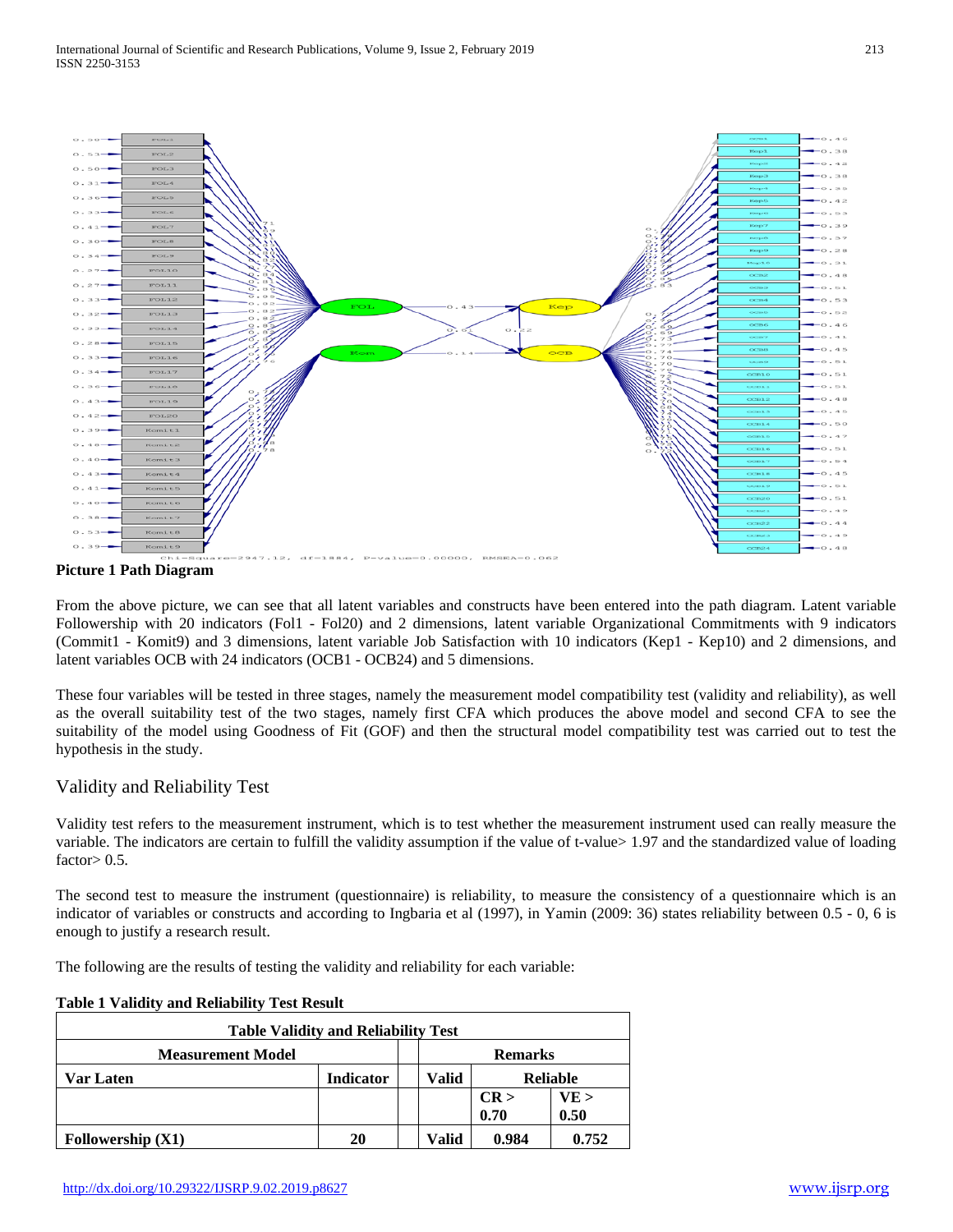| <b>Organization Commitment</b> $(X2)$ |    | <b>Valid</b> | 0.965 | 0.764 |
|---------------------------------------|----|--------------|-------|-------|
| <b>Job Satisfaction (X3)</b>          | 10 | <b>Valid</b> | 0.968 | 0.753 |
| OCB(Y)                                | 24 | <b>Valid</b> | 0.986 | 0.750 |
|                                       | 63 |              |       |       |

From the table 1, we can see the indicators of the Followership (X1), Organizational Commitment (X2), Job Satisfaction (X3) and OCB (Y) passed the validity test, all loading factors> 0.50, and t-value values > 1.97.

While the results of the reliability test for Followership (X1) produce good reliability values where the results of the Construct Reliability (CR) = 0.984> 0.7, and the Variance Extracted (VE) value of 0.752> 0.50, for Organizational Commitment (X2) Value CR  $= 0.965 > 0.7$  and VE  $= 0.764 > 0.5$ , for Job Satisfaction (X3) CR = 0.968> 0.7 and VE  $= 0.753 > 0.5$  and for OCB (Y) CR = 0.986> 0.7 and  $VE = 0.750 > 0.5$ , so thus all variables have met the validity and reliability test requirements.

## Confirmatory Factors Analysis (CFA)

Confirmatory Factors Analysis (CFA) is a measurement model that shows a latent variable measured by one or more observed variables. CFA is used to verify the number of dimensions as the basis of instrument and the pattern of loading factors. The CFA results can provide strong evidence of convergent and discriminant validity from a theoretical construct.

This study uses two stages (two-step approach), first CFA and second stages of CFA. This first level of CFA produces a printed output and path diagram. The initial analysis begins by examining the measurement results to ensure there are no offending estimates (values that exceed acceptable limits). The Following are the analysis criteria:

- a. Offending estimates, especially the existence of negative error variances. If there is a variant of a negative error, then the variant needs to be set to 0.005 or 0.01.
- b. Standardized value of loading factor > 1.
- c. Standard errors related to the estimated coefficients have a large value.

After examining the results of the analysis, the researchers did not find any offending estimates of the CFA measurements. Thus further testing can be carried out.

#### Second Order CFA

After passing the validity and reliability tests with the CFA model, the next step is to analyze the compatibility of 147 data with the overall model, called the Goodness of Fit (GOF). This test will evaluate the fit of the model and the output of 2ndCFA was the analysis of the overall suitability model and it can be seen from the following table:

| <b>GOF</b> items | <b>Criteria</b>  | Output   | <b>Remarks</b>                  |
|------------------|------------------|----------|---------------------------------|
| Chi-Square       | Chi-Square Kecil | 2947.120 | <b>Kurang Baik</b>              |
| P                | p > 0.05         | 0.000    |                                 |
| <b>RMSEA</b>     | RMSEA < 0.08     | 0.062    | <b>Baik (Good Fit)</b>          |
| <b>RMR</b>       | SRMR $\leq$ 0,05 | 0.057    | <b>Marginal Fit</b>             |
| <b>GFI</b>       | GFI > 0.9        | 0.610    | <b>Kurang Baik</b>              |
| <b>AGFI</b>      | AGFI > 0.9       | 0.580    | <b>Kurang Baik</b>              |
| <b>NFI</b>       | NFI > 0.9        | 0.950    | <b>Baik (Good Fit)</b>          |
| <b>NNFI</b>      | NNFI > 0.9       | 0.980    | <b>Baik (Good Fit)</b>          |
| IFI              | IFI > 0.9        | 0.980    | <b>Baik (Good Fit)</b>          |
| <b>RFI</b>       | RFI > 0.9        | 0.950    | <b>Baik</b> ( <i>Good Fit</i> ) |
| <b>CFI</b>       | CFI > 0.9        | 0.980    | <b>Baik</b> ( <i>Good Fit</i> ) |

#### **Table 2 Good of Fitness**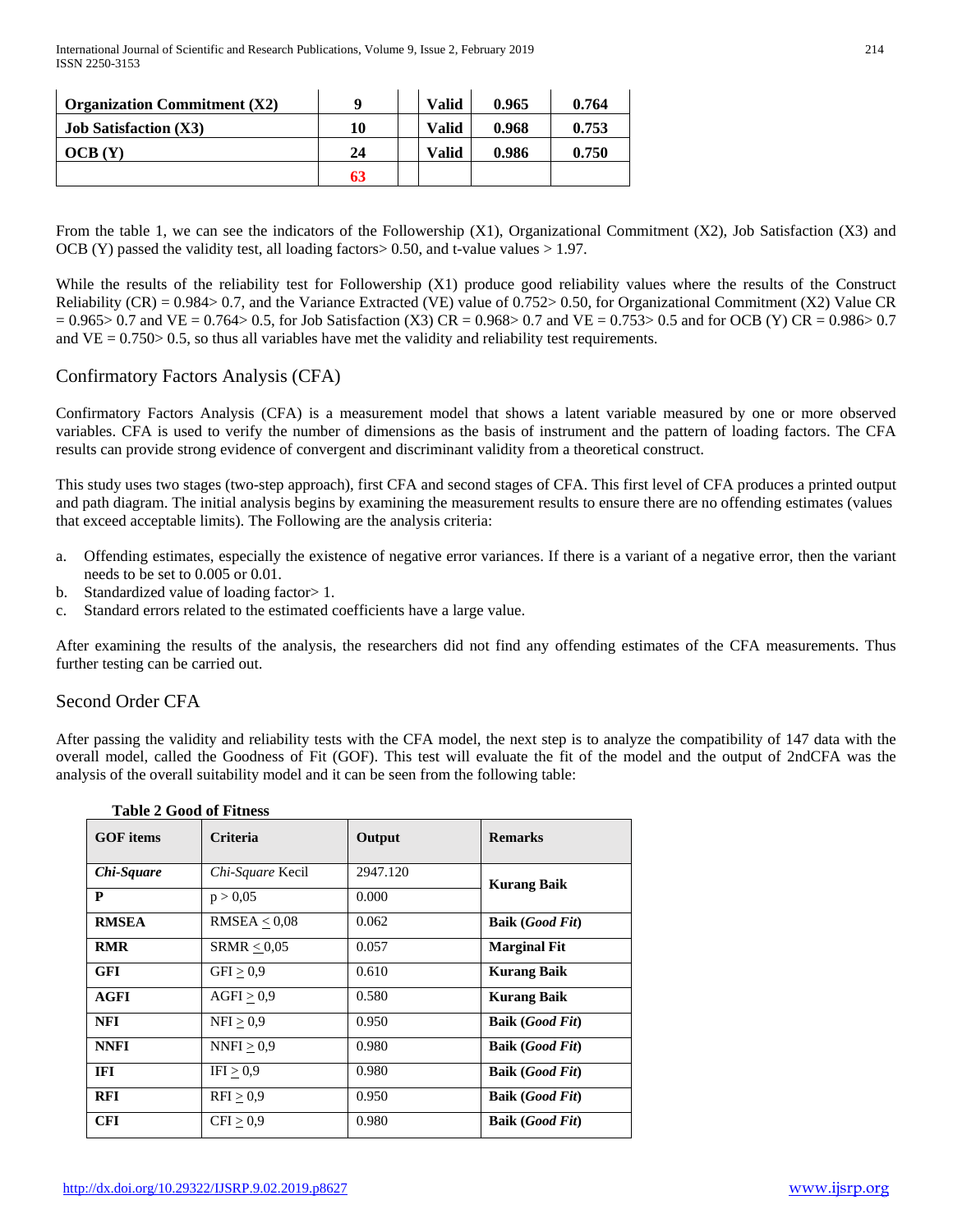| ECVI | ECVI <sub>indep.</sub> Model | 121.01 < 421.44 | <b>Baik</b> ( <i>Good Fit</i> ) |
|------|------------------------------|-----------------|---------------------------------|
|      | ECVI < Sat. Model            | 121.01 < 27.62  | <b>Baik</b> ( <i>Good Fit</i> ) |

Source: Result of Analysis using *Lisrel 8.8*

Based on the results of the Goodness of Fit Test (GOF), it can be concluded that the structural model in this study are good (good fit).

## Analysis of Structural Models (Hypothesis Testing)

Based on the results of the structural model compatibility tests conducted previously, five of the seven research hypotheses have been proven to have a significant relationship at the 95% confidence level with t value> 1.97. In general the conclusions of the hypothesis test, indirect effects, and regression coefficient estimates can be seen in the table as follows:

| Table 9 Coefficient, e-values Direct and Than ect Effect           |                  |                 |  |  |
|--------------------------------------------------------------------|------------------|-----------------|--|--|
| <b>Construct Correlation</b>                                       | <b>Estimates</b> | <b>T-Values</b> |  |  |
| $Followership \rightarrow OCB$                                     | 0.610            | 7.010           |  |  |
| Followership-> Job Satisfaction                                    | 0.430            | 5.460           |  |  |
| Organization Commitment -> Job Satisfaction                        | 0.440            | 5.450           |  |  |
| Organization Commitment -> OCB                                     | 0.140            | 2.040           |  |  |
| Job Satisfaction -> OCB                                            | 0.220            | 2.730           |  |  |
| $Followership \rightarrow Job\ Satisfaction \rightarrow OCB$       | 0.100            | 2.520           |  |  |
| Organization Commitment -> Job Satisfaction -> OCB $ 0.100\rangle$ |                  | 2.510           |  |  |

**Table 3** *Coefficient, t-Values Direct and Indirect Effect*

Source: Result of Analysis using *Lisrel 8.8*

Hypothesis testing in this study are as follows:

#### **1. There is a significant effect of Followership (X1) on OCB (Y)**

Based on table 3, it is known that the value of t-Values  $= 7.01 > 1.97$ . The coefficient value is positive which is equal to 0.610 which means that the Followership variable (X1) has a positive effect on the OCB variable (Y). Thus the H1 hypothesis in this study which states that "Followership (X1) significantly influences OCB (Y)" is accepted.

#### **2. There is a significant effect of Followership (X1) on Job Satisfaction (X3)**

Based on table 3, it is known that the value of t-Values  $= 5.46$  which is more than  $t = 1.97$ . The coefficient value is positive which is equal to 0.430, which means that the Followership variable (X1) has a positive effect on the Job Satisfaction variable (X3). Thus the H2 hypothesis in this study which states that "Followership (X1) has a significant effect on Job Satisfaction (X3)" is accepted.

#### **3. There is a significant influence of Organizational Commitment (X2) on Job Satisfaction (X3)**

Based on table 3, it is known that the value of t-Values  $= 5.450$  which is greater than  $t = 1.97$  The value of the coefficient is positive that is equal to 0.440 means that the Organizational Commitment variable (X2) has a positive effect on the Job Satisfaction variable (X3). Thus the H3 hypothesis in this study which states that "Organizational Commitment (X2) has a significant effect on Job Satisfaction (X3)" is accepted.

#### **4. There is a significant effect of Job Satisfaction (X3) on OCB (Y)**

Based on table 3, it is known that the value of t-Values  $= 2.730$  is greater than t  $= 1.97$ . The coefficient value is positive which is equal to 0.220, which means that the Job Satisfaction variable (X3) has a positive effect on the OCB variable (Y). Thus the H4 hypothesis in this study which states that "Job Satisfaction (X3) significantly influences OCB (Y)" is accepted.

#### **5. There is a significant effect of Organizational Commitment (X2) on OCB (Y)**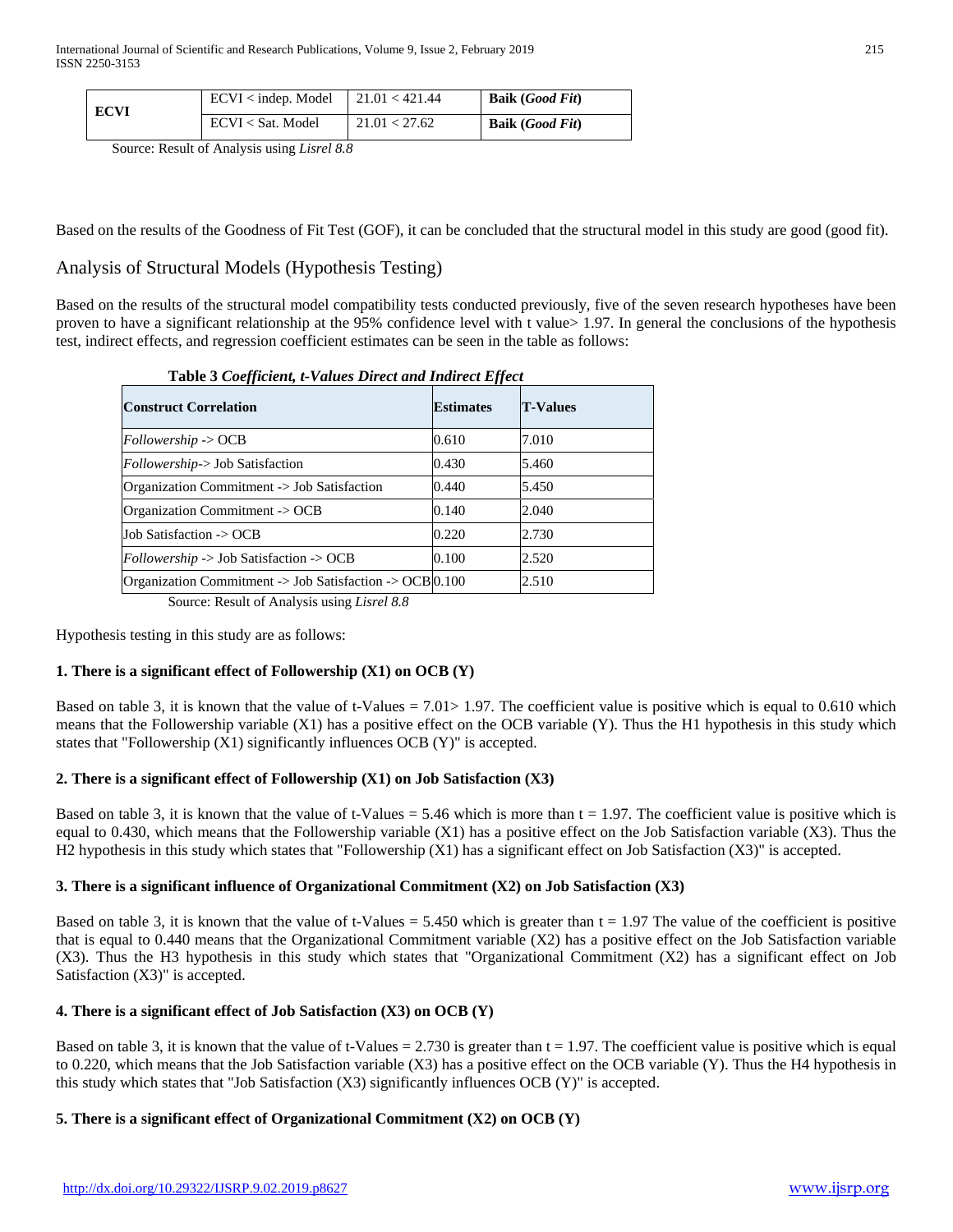Based on table 3, it is known that the value of t-Values  $= 2.04$  which is more than  $t = 1.97$ . The coefficient value is positive that is equal to 0.140 means that the Organizational Commitment variable (X2) has a positive effect on the OCB variable (Y). Thus the H5 hypothesis in this study which states that "Organizational Commitment  $(X2)$  has a significant effect on OCB  $(Y)$ " is accepted.

#### **6. There is an Influence of Followership (X1) Indirectly Through Variable Job Satisfaction (X3) Against OCB (Y)**

Based on table 3, it is known that the value of t-Values =  $2.520$  is greater than t = 1.97. The coefficient value is positive which is equal to 0.100, which means that the Followership variable (X1) has a positive effect through Job Satisfaction (X3) on the OCB variable (Y). Thus the H6 hypothesis in this study which states that "Followership (X1) significantly influences through the Job Satisfaction variable (X3) as an intervening variable on OCB (Y)" is accepted.

#### **7. There is an Influence of Organizational Commitment (X2) Indirectly Through Variable Job Satisfaction (X3) Against OCB (Y)**

Based on table 3, it is known that the value of t-Values  $= 2.510$  is greater than  $t = 1.97$ . The coefficient value is positive which is equal to 0.100, which means that the Organizational Commitment variable (X2) has a positive effect through Job Satisfaction (X3) on the OCB variable (Y). Thus the H7 hypothesis in this study which states that "Organizational Commitment (X2) has a significant effect through the Job Satisfaction variable  $(X3)$  as an intervening variable on OCB  $(Y)$ " is accepted.

The total effect test results using Lisrel 8.8 software can be seen in Table 4 as follows:

| <b>Construct Correlation</b>                         | Original<br>Sample $(O)$ | <b>Statistics</b><br>т<br>( O/STDEV ) |
|------------------------------------------------------|--------------------------|---------------------------------------|
| <b>Followership-&gt; Job Satisfaction</b>            | 0.430                    | 5.460                                 |
| Followership -> OCB                                  | 0.700                    | 7.970                                 |
| <b>Organization Commitment-&gt; Job Satisfaction</b> | 0.440                    | 5.450                                 |
| <b>Organization Commitment -&gt; OCB</b>             | 0.240                    | 3.770                                 |
| <b>Job Satisfaction -&gt; OCB</b>                    | 0.220                    | 2.730                                 |

#### **Tabel 4** *Total Effect Path Coefficient,* **and** *t-Values*

Sumber: Hasil analisa menggunakan *Lisrel 8.8*

The interpretation of table 4 is as follows:

#### **1. Effect of Total Variable Followership (X1) on OCB (Y)**

Based on table 4, it is known that the value of t-Values = 7.970 which is greater than  $t = 1.97$ . The coefficient value is positive that is equal to 0.700 which means that the Followership variable (X1) has a positive effect on OCB (Y) variable and if Organizational Commitment (X2) and Job Satisfaction (X3) are considered zero (none or not done) then Followership variable (X1) will increase the OCB variable (Y) by 70.0%. It is known in table 4.14 that the coefficient value in the Followership variable (X1) for the OCB variable (Y) is 0.610, and the coefficient value in the Followership variable (X1) for the OCB variable (Y) through Job Satisfaction variable (X3) is 0.100. Thus, it can be interpreted that the direct effect between the Followership variable (X1) on the OCB variable (Y) has a greater value than indirectly through the Job Satisfaction variable (X3). However, Job Satisfaction (X3) as an intervening variable still plays a role in increasing the relationship between the Followership variable (X1) to OCB (Y).

## **2. Effect of Total Organizational Commitment (X2) on OCB (Y)**

Based on table 4, it is known that the value of t-Values  $= 3.770$  which is greater than  $t = 1.97$ . The coefficient value is positive which is equal to 0.240, meaning that the Organizational Commitment variable (X2) has a positive effect on OCB variable (Y) and if Followership (X1) and Job Satisfaction (X3) are considered zero (none or not done), Organizational Commitment variable (X2) will increase the OCB variable (Y) by 24.0%. It is known in table 4.11 that the value of the coefficient on the Organizational Commitment variable (X2) on the OCB variable (Y) is 0.140, and the coefficient value on the Organizational Commitment variable (X2) on the OCB variable (Y) through Job Satisfaction variable (X3) is 0.100. Thus, it can be interpreted that the direct effect of the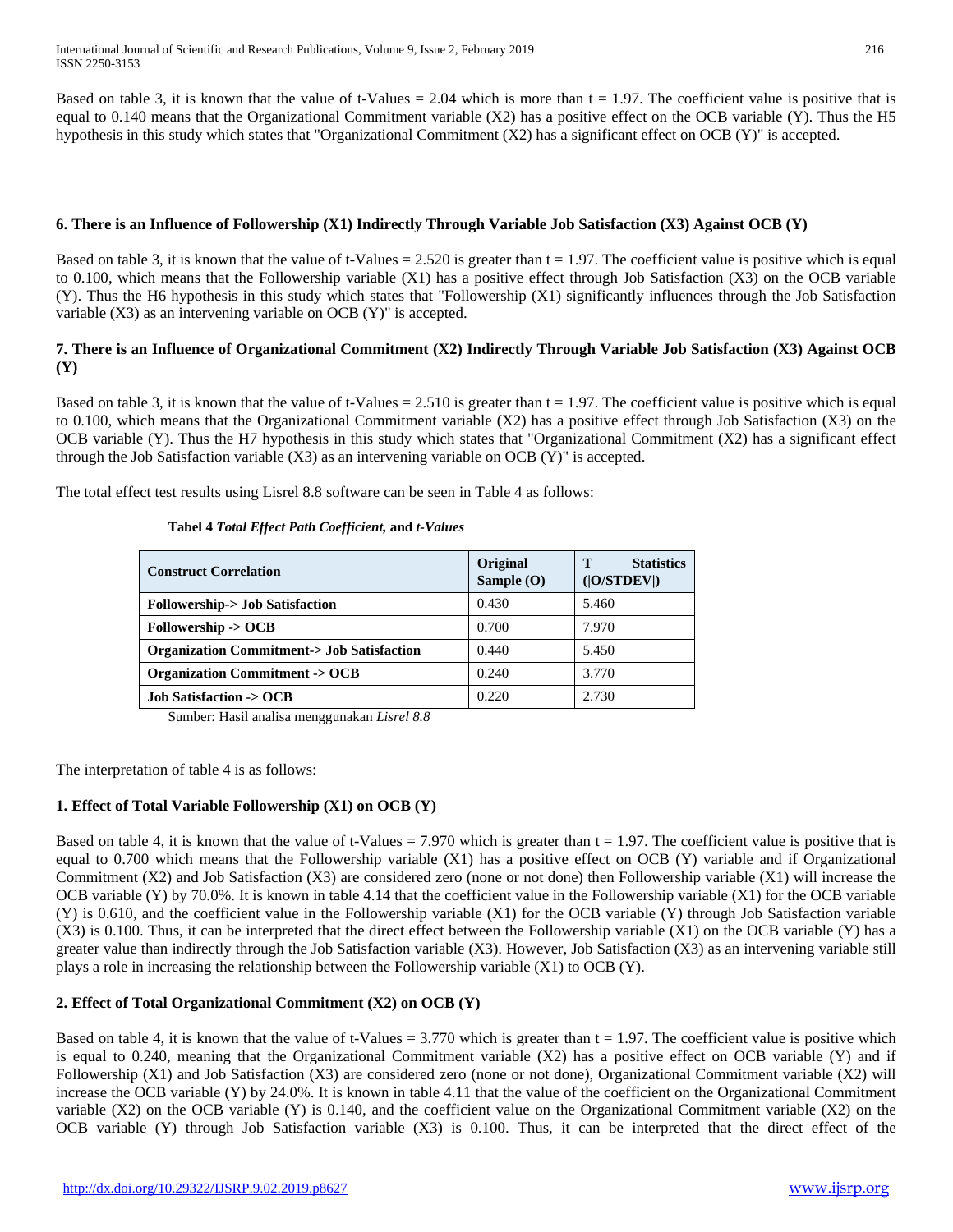Organizational Commitment variable (X2) on the OCB variable (Y) has a greater value than indirectly through the Job Satisfaction variable (X3). However, Job Satisfaction (X3) as an intervening variable still plays a role in increasing the relationship between Organizational Commitment variables (X2) to OCB (Y).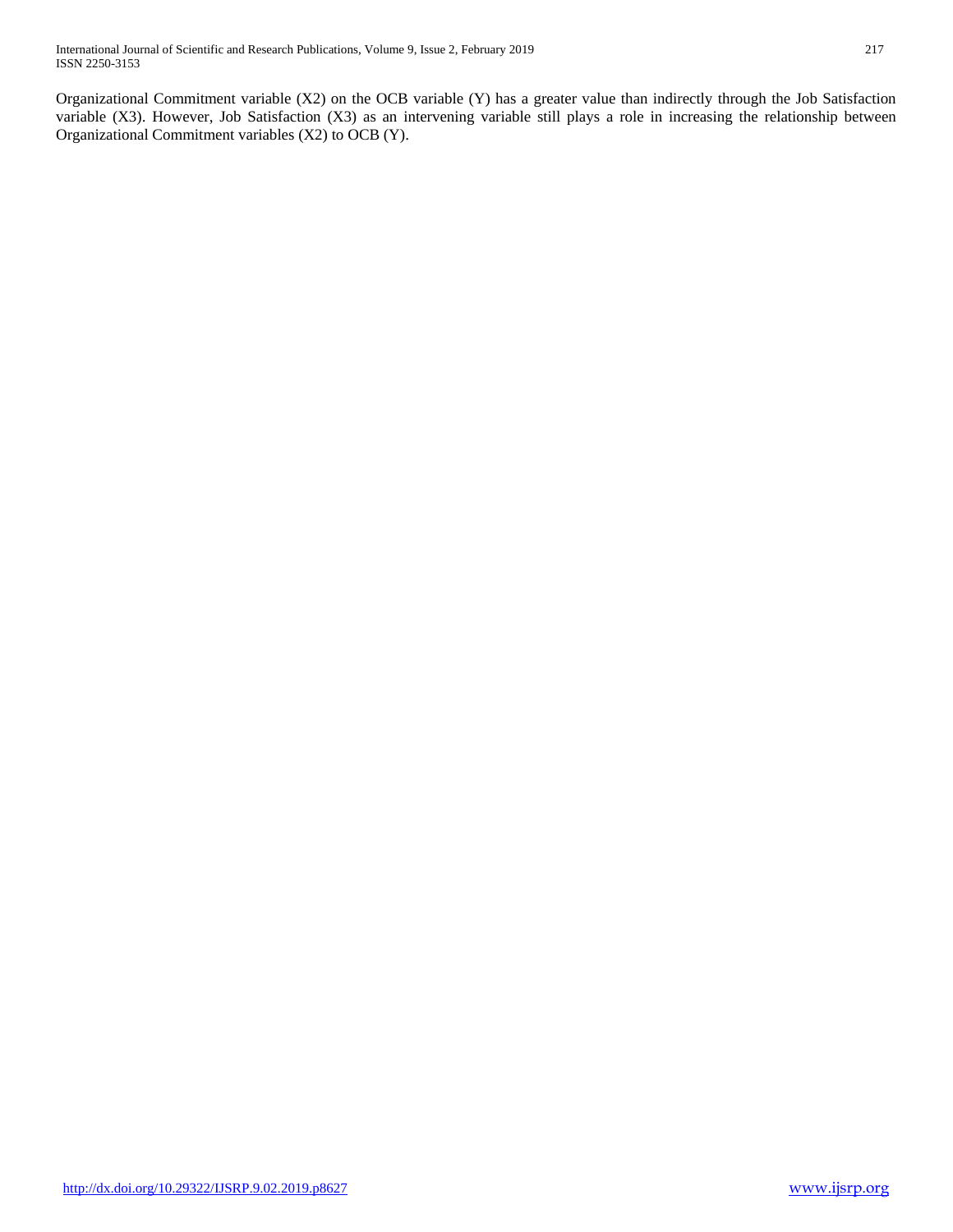## **IV. CONCLUSION AND RECOMMENDATION**

## Conclusion

Based on the results of the analysis and discussion above, several things can be concluded as follows:

- 1. Followership has a significant effect on LPPI employees' organizational citizenship behavior (OCB), meaning that the higher the followership level of LPPI employees, the higher the level of organizational citizenship behavior (OCB).
- 2. Followership has a significant effect on job satisfaction of LPPI employees. meaning that the higher the followership level of LPPI employees, the higher the level of job satisfaction.
- 3. Organizational commitment has a significant effect on LPPI employee job satisfaction, meaning that the higher the employee's commitment to the LPPI, the higher the level of job satisfaction.
- 4. Job satisfaction has a significant effect on LPPI employees' organizational citizenship behavior (OCB), meaning that the more employees feel job satisfaction, the higher the level of organizational citizenship behavior (OCB).
- 5. Organizational commitment has a significant effect on LPPI employee organizational citizenship behavior (OCB), the higher the employee's commitment to the LPPI, the higher the level of organizational citizenship behavior (OCB).
- 6. Followership has a significant effect on LPPI employee organizational citizenship behavior (OCB) through LPPI employee satisfaction levels, meaning that LPPI employee satisfaction plays a role in improving the relationship between Followership and Organizational Citizenship Behavior (OCB).
- 7. Organizational commitment has a significant effect on LPPI employee organizational citizenship behavior (OCB) through LPPI employee job satisfaction, meaning that LPPI employee job satisfaction plays a role in improving the relationship between organizational commitment and the level of LPPI organizational citizenship behavior (OCB).

## Managerial Implication

Based on the results of the analysis, discussion and conclusions mentioned above, it can be conveyed that some of the inputs that can be given to LPPI management are as follows:

- LPPI management must show good attitude and performance, because this will encourage employees to do the same.
- LPPI management must show good attitude and support, and maintain good relations with employees, and this can be done by employees, so as to maintain the level of job satisfaction of employees.
- LPPI management must maintain employees who have a high commitment to the organization, because this can maintain the level of employee job satisfaction.
- LPPI management must be able to maintain the level of employee job satisfaction, because this will help employees maintain a good organizational citizenship behavior (OCB) attitude.
- LPPI management must maintain and retain employees who have a high commitment to the organization, because this can increase the value of employee citizenship behavior (OCB).

## Suggestions for Further Research

Some of the inputs that can be given to the progress of management science are as follows:

- Further research can be carried out with more respondents, so that the resulting model can be more in line with the structural model in SEM.
- Further research can be carried out in companies with different business fields, thus enriching the concept of followership in Indonesia, because research that discusses this concept is still limited.
- Further research can be done by looking at the relationship between the dimensions of each variable in this study.
- Further research can be done by adding a number of variables or using other variables such as work culture, work environment and company values.
- Further research can be carried out with several similar companies in the same industry, so as to produce concepts and updates in the knowledge of human resource management.

#### ACKNOWLEDGMENT

The authors grateful to LPPI who are the object of our research